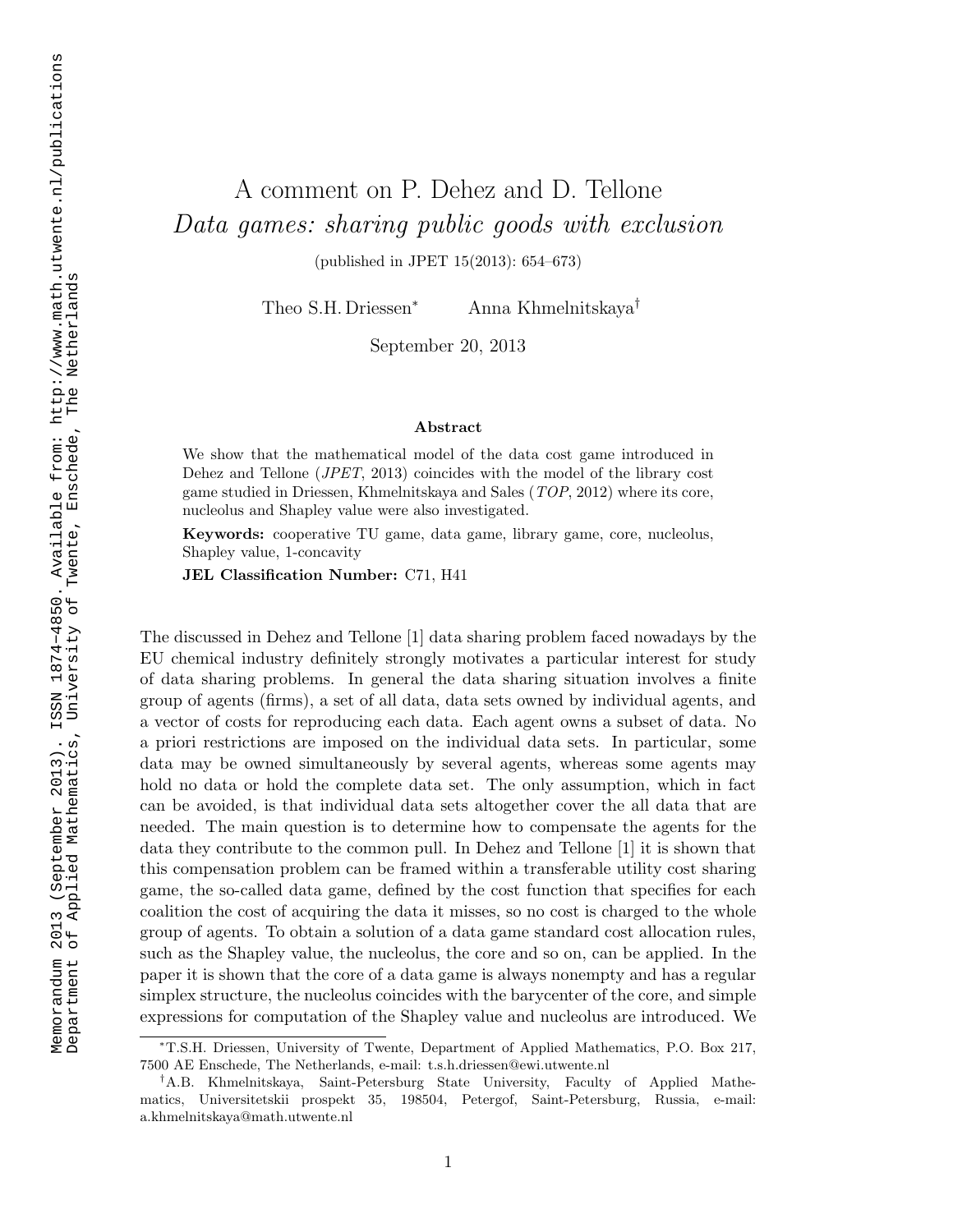would like to emphasize that the modeling of the data sharing problem in terms of the cooperative data game is definitely worthwhile since it provides an important practical application of cooperative game theory. However, the mathematical model of the data game and the results concerning its core, Shapley value and nucleolus are not new and they are already discussed in the literature. In fact the data game is a particular case of another cost game, the so-called library game, introduced and studied in Driessen, Khmelnitskaya, and Sales [3]. To show that recall briefly the definitions of both games using compatible notation.

A library game that models the situation in which a university library consortium has to fix the tariff that each member should pay in charge for the joint subscription for electronic scientific journals, is defined as follows. Let  $N = \{1, \ldots, n\}$  be a finite set of *n* players (universities).  $G = \{1, \ldots, m\}$  is a set of all liable goods (electronic journals) to be chosen.  $D = (d_{ij})_{\substack{i \in N \ j \in G}}$  is a demand  $(n \times m)$ -matrix where  $d_{ij} \geq 0$  presents the number of units of jth journal in the historical demand of ith university. Let  $c_j \geq 0$  be the cost per unit of jth journal based on the price of the paper version in the historical demand, whereas  $\alpha \in [0, 1]$  is the common percentage for goods that were never requested in the past; in applications usually  $\alpha = 10\%$ . The characteristic function  $c^l$  of the library cost game on the player set N is given by

$$
c^{l}(S) = \sum_{j \in G} \Big[ \sum_{i \in S} d_{ij} \Big] c_j + \sum_{\substack{j \in G \\ \sum_{i \in S} d_{ij} = 0}} \alpha c_j, \quad \text{for all } S \subseteq N.
$$

The library game  $c^l$  is in fact a sum of an additive game and multiplied by  $\alpha$ nonadditive game  $\bar{c}^l$  given by

$$
\overline{c}^{l}(S) = \sum_{\substack{j \in G \\ \sum_{i \in S} d_{ij} = 0}} c_{j}, \quad \text{for all } S \subseteq N.
$$

A data sharing situation is determined by a finite set  $N = \{1, \ldots, n\}$  of n players, a set of all data (public goods)  $G = \{1, \ldots, m\}$ , a collection of sets  $G_i \subseteq G$ ,  $i \in N$ , that specify the data held by each player, and a vector of costs  $c_j$  of reproducing the data  $j \in G$ . It is also assumed that  $\bigcup_{i \in N} G_i = G$ . Then the characteristic function  $c<sup>d</sup>$  of the data cost game on the player set N is given by

$$
c^d(S) = \sum_{j \in G \setminus G_S} c_j, \quad \text{for all } S \subseteq N.
$$

where  $G_S = \bigcup_{i \in S} G_i$  for all  $S \subseteq N$ .

**Proposition 1** Assume that in both games, a data game  $c^d$  and a library game  $c^l$ , the sets of players N and of goods  $G^1$  and the vectors of costs  $c_j$ ,  $j \in G$ , are the same. Moreover, assume that in the library game  $c^l$  the demand matrix  $D = (d_{ij})_{\substack{i \in N \ j \in G}}$ relates to individual data sets  $G_i \subseteq G$ ,  $i \in N$ , in the data game  $c^d$  as:  $d_{ij} = 0$  iff  $G_i \not\ni j$ . Then the data game  $c^d$  coincides with the nonadditive component  $\bar{c}^l$  of the library game  $c^l$ .

<sup>&</sup>lt;sup>1</sup>In case of a library situation the set of goods  $G$  is interpreted as the set of all journals, while in case of a data situation  $G$  is the set of all data.